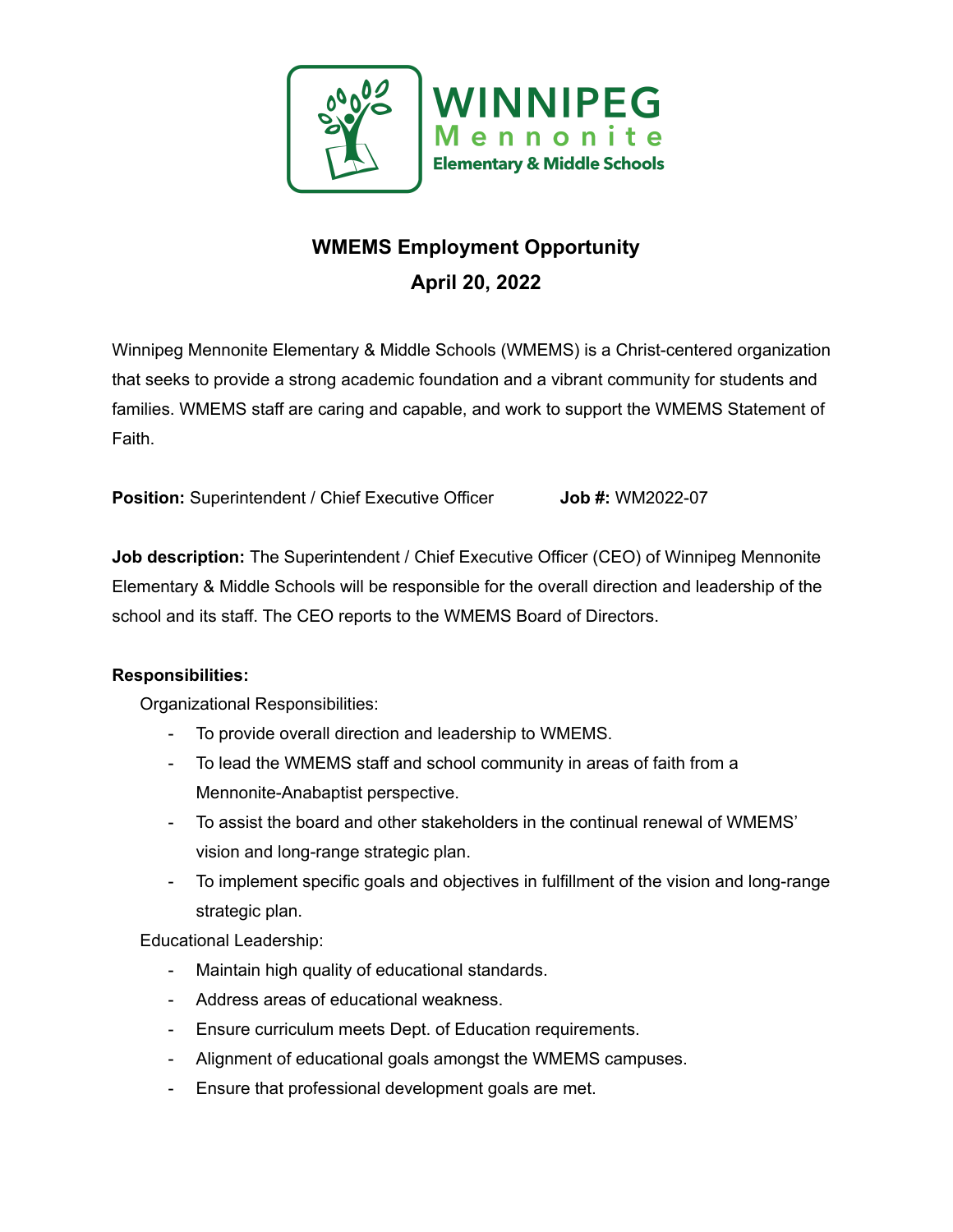- Review and act upon stakeholder concerns.

Fiduciary Responsibility:

- Oversight of WMEMS's finances and leadership of the finance function:
	- Recommend annual budget for board approval.
	- Manage WMEMS's resources within budget guidelines.
	- Ensure proper accounting and analysis of WMEMS finances.
	- Ensure that all physical assets are cared for.
- Ensure that all legal requirements are met.

Enrolment, Promotions & Fundraising Leadership:

- Provide focus and support to WMEMS student recruitment efforts.
- Develop and implement plans to maximize the number of students attending WMES.
- Develop and maintain strong connections with all stakeholders.
- Maintain strong publicity program for WMES.
- Oversee fundraising planning and implementation.
- Identify and develop new funding sources.
- Identify and inform Board of long-range strategic development opportunities.

Administration and Support:

- Primary contact with the Dept. of Education.
- Provide administrative support for the board and its committees.
- Act as the interface between the board and WMES staff.
- Present a strong positive image to WMES's stakeholders.

Human Resource Management:

- Ensure effective management of WMES's human resources.
- Provide high-quality coaching and motivation to staff.
- Direct supervision of:
	- WMEMS Katherine Friesen Principal
	- WMEMS Bedson Principal
	- Business Manager
	- Director of Community Relations
	- Head of Student Services
	- IT Manager